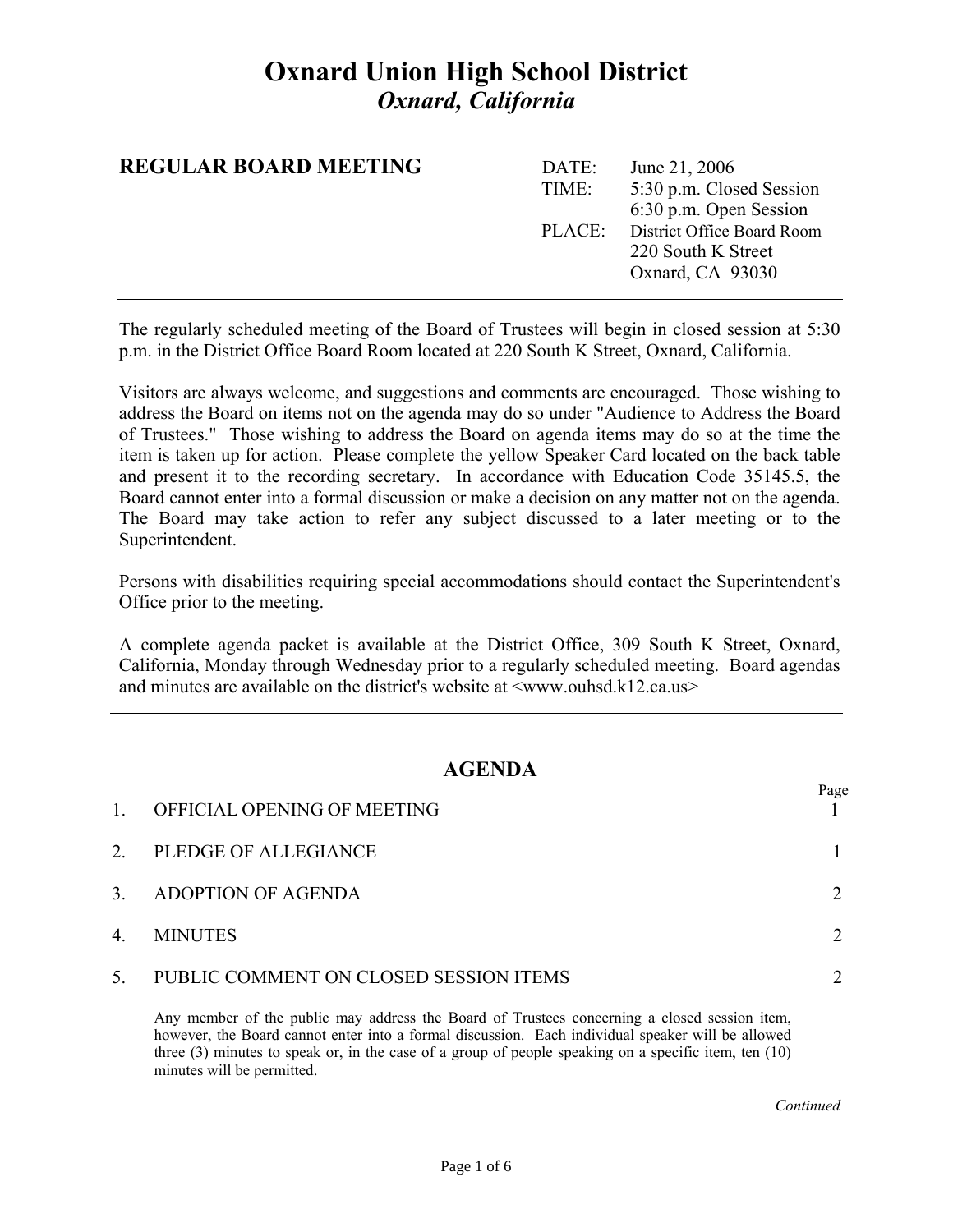| 6.                                                                                                                                | <b>CLOSED SESSION</b>                                                                                                                                                                                                                                                                                                                                                                                                                                                                                                                                                                                                                                                                           |                                                                        |  |
|-----------------------------------------------------------------------------------------------------------------------------------|-------------------------------------------------------------------------------------------------------------------------------------------------------------------------------------------------------------------------------------------------------------------------------------------------------------------------------------------------------------------------------------------------------------------------------------------------------------------------------------------------------------------------------------------------------------------------------------------------------------------------------------------------------------------------------------------------|------------------------------------------------------------------------|--|
| During this time, the Board may adjourn to Closed Session to discuss confidential material relating<br>to the items listed below. |                                                                                                                                                                                                                                                                                                                                                                                                                                                                                                                                                                                                                                                                                                 |                                                                        |  |
|                                                                                                                                   | A.<br>Student Personnel: [Education Code §35146, 48912, 48919]<br>B <sub>1</sub><br>Conference with Legal Counsel - Anticipated Litigation [Government Code<br>§54956.9(b)] Significant Exposure to Litigation from One party to Tort<br>Claim filed with the District pursuant to the Torts Claim Act. Tort<br>Claims Filed by L.A. Builders, Inc. Against the District in Connection<br>with the Modernization of Rio Mesa High School                                                                                                                                                                                                                                                        |                                                                        |  |
|                                                                                                                                   | $C$ .<br>Public Employee Appointment [Government Code §54957]<br>Assistant Superintendent, Educational Services                                                                                                                                                                                                                                                                                                                                                                                                                                                                                                                                                                                 |                                                                        |  |
|                                                                                                                                   | Public Employee Performance Evaluation [Government Code §54957]<br>D.<br>District Superintendent                                                                                                                                                                                                                                                                                                                                                                                                                                                                                                                                                                                                |                                                                        |  |
| 7.                                                                                                                                | RECONVENE IN PUBLIC: REPORT OF CLOSED SESSION ACTION                                                                                                                                                                                                                                                                                                                                                                                                                                                                                                                                                                                                                                            | 3                                                                      |  |
| 8.                                                                                                                                | PUBLIC HEARING                                                                                                                                                                                                                                                                                                                                                                                                                                                                                                                                                                                                                                                                                  | 3                                                                      |  |
|                                                                                                                                   | Budget of the Oxnard Union High School District of Ventura County for the Year<br>Ending June 30, 2007                                                                                                                                                                                                                                                                                                                                                                                                                                                                                                                                                                                          | 3                                                                      |  |
| 9.                                                                                                                                | AUDIENCE TO ADDRESS BOARD OF TRUSTEES<br>Those persons wishing to address the Board may do so at this time by completing a yellow Speaker<br>Card, located on the back table, and presenting it to the recording secretary. Please address your<br>comments to the Board President and state your name and address. Individual presentations are<br>limited to three (3) minutes each, or in the case of a group of people speaking on a specific items, ten<br>(10) minutes will be permitted. Please refer to the complete text of Oxnard Union High School<br>District Board Policy 910: Procedures for Communicating with the Board of Trustees, located in the<br>front of the Board book. |                                                                        |  |
| 10.                                                                                                                               | <b>SUPERINTENDENT'S REPORTS</b>                                                                                                                                                                                                                                                                                                                                                                                                                                                                                                                                                                                                                                                                 |                                                                        |  |
|                                                                                                                                   | Board Recognition: District Retirees, 2006<br>A.<br>Board Recognition: Class of 2006 Valedictorians, Salutatorians, Top Scholars<br><b>B.</b><br>$C$ .<br>Board Recognition: 2005-06 CIF Champions<br>Board Recognition: Future Administrators' Academy Graduates<br>D.<br>Introduction of New Student Representative to the Board, 2006-07<br>E.<br>F.<br>Regular Report: Student Representative to the Board: Courtney Freeman                                                                                                                                                                                                                                                                | 4<br>$\overline{4}$<br>$\begin{array}{c} 4 \\ 5 \\ 5 \\ 5 \end{array}$ |  |
|                                                                                                                                   | <b>PUC CONTIN</b>                                                                                                                                                                                                                                                                                                                                                                                                                                                                                                                                                                                                                                                                               | $\overline{a}$                                                         |  |

G. End-of-Year Report: *Superintendent Jody Dunlap* 5

### 11. CONSENT CALENDAR

| Consideration of Approval of Certificated and Classified Personnel |  |
|--------------------------------------------------------------------|--|
| Consideration of Approval of Purchase Orders                       |  |

11. CONSENT CALENDAR Continued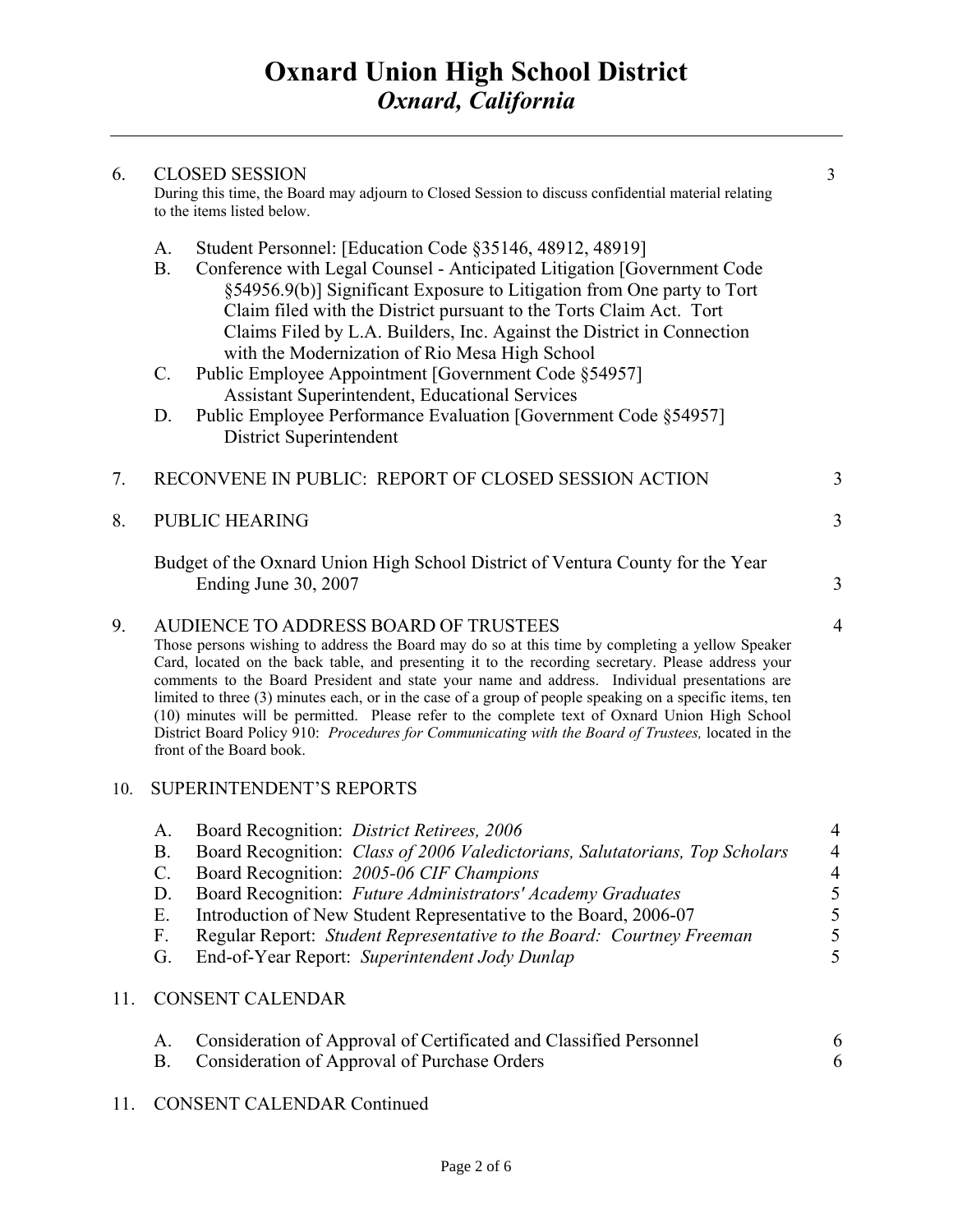| $C$ . | Consideration of Approval of Student Expulsion by Voluntary Agreement<br>of the School Principal, the Student, and the Students' Parents/     |                |
|-------|-----------------------------------------------------------------------------------------------------------------------------------------------|----------------|
| D.    | Guardians, as per Board Policy 5144, Section 22<br>Consideration of Approval of Student Expulsion by Recommendation of                        | 6              |
| Ε.    | the Administrative Panel<br>Consideration of Approval of Non-Public School Placement for Student Case                                         | $\overline{7}$ |
|       | Number Thirty-nine to Forty-one, 05/06, According to the                                                                                      |                |
|       | Recommendation of the Students' IEP Teams and the Director of                                                                                 |                |
|       | <b>Special Education</b>                                                                                                                      | $\tau$         |
| F.    | Consideration of Waiver of California High School Exit Exam (CAHSEE)                                                                          |                |
|       | Requirement in Mathematics for One Special Education Student                                                                                  | 7              |
| G.    | Consideration of Approval of CONAPP, Part I                                                                                                   | $8\,$          |
| H.    | Consideration of Renewal of Participation in CBET Program                                                                                     | 8              |
| I.    | Consideration of Approval of ACHS Trip Request for 20 Students and 2                                                                          |                |
|       | Chaperones to Attend German American Partnership Program (GAPP)                                                                               |                |
| J.    | in Detmold, Germany, April 12 - May 4, 2007                                                                                                   | 8              |
|       | Consideration of Approval of ACHS Trip Request for 14 Students and 5<br>Chaperones to Attend Model United Nations, Harvard University in      |                |
|       | Boston, Massachusetts, December 5-10, 2006, with Three Days Loss                                                                              |                |
|       | of Instructional Time                                                                                                                         | 9              |
| K.    | Consideration of Approval of Carl D. Perkins Vocational Secondary School                                                                      |                |
|       | Programs Application and Plan for Funding for School Year 2006-07                                                                             | 9              |
| L.    | Consideration of Approval of June 2006 Graduates                                                                                              | 9              |
| M.    | Consideration of Approval of Renewal of Alterative Education Outreach                                                                         |                |
|       | Consultant (AEOC) Program                                                                                                                     | 10             |
| N.    | Consideration of Approval of 2006-07 Designation of CIF Representative to                                                                     |                |
|       | League                                                                                                                                        | 10             |
| O.    | Consideration to Approve the Revisions for the Job Description of Educational                                                                 |                |
|       | <b>Technology Resource Teacher</b>                                                                                                            | 10             |
| P.    | Consideration of Authorization of Signatures                                                                                                  | 11             |
| Q.    | Consideration of Adoption of Resolutions for Fiscal Year 2006-2007; No.                                                                       |                |
|       | 06-23, Temporary Loans Between Funds; No. 06-24, Appropriation                                                                                |                |
|       | of Transfers; No. 06-25, Transfers To and From the Deferred Maintenance<br>Fund; No. 06-26, Authorization for Budget Transfers; No. 06-27, To |                |
|       | Authorize the District to Borrow Funds for Immediate Requirements; and                                                                        |                |
|       | No. 06-28, Inter/Intra Fund Transfers                                                                                                         | 11             |
| R.    | Consideration of Adoption of Resolution No. 06-29, Authority for the Board of                                                                 |                |
|       | Trustees to Improve Salaries and Benefits for Certain Categories of                                                                           |                |
|       | Employees after July 1, 2006                                                                                                                  | 12             |
| S.    | Consideration of Approval of Change of Contractor for Installation of Tremco                                                                  |                |
|       | Roofing Systems at Rio Mesa High School                                                                                                       | 12             |

### 11. CONSENT CALENDAR Continued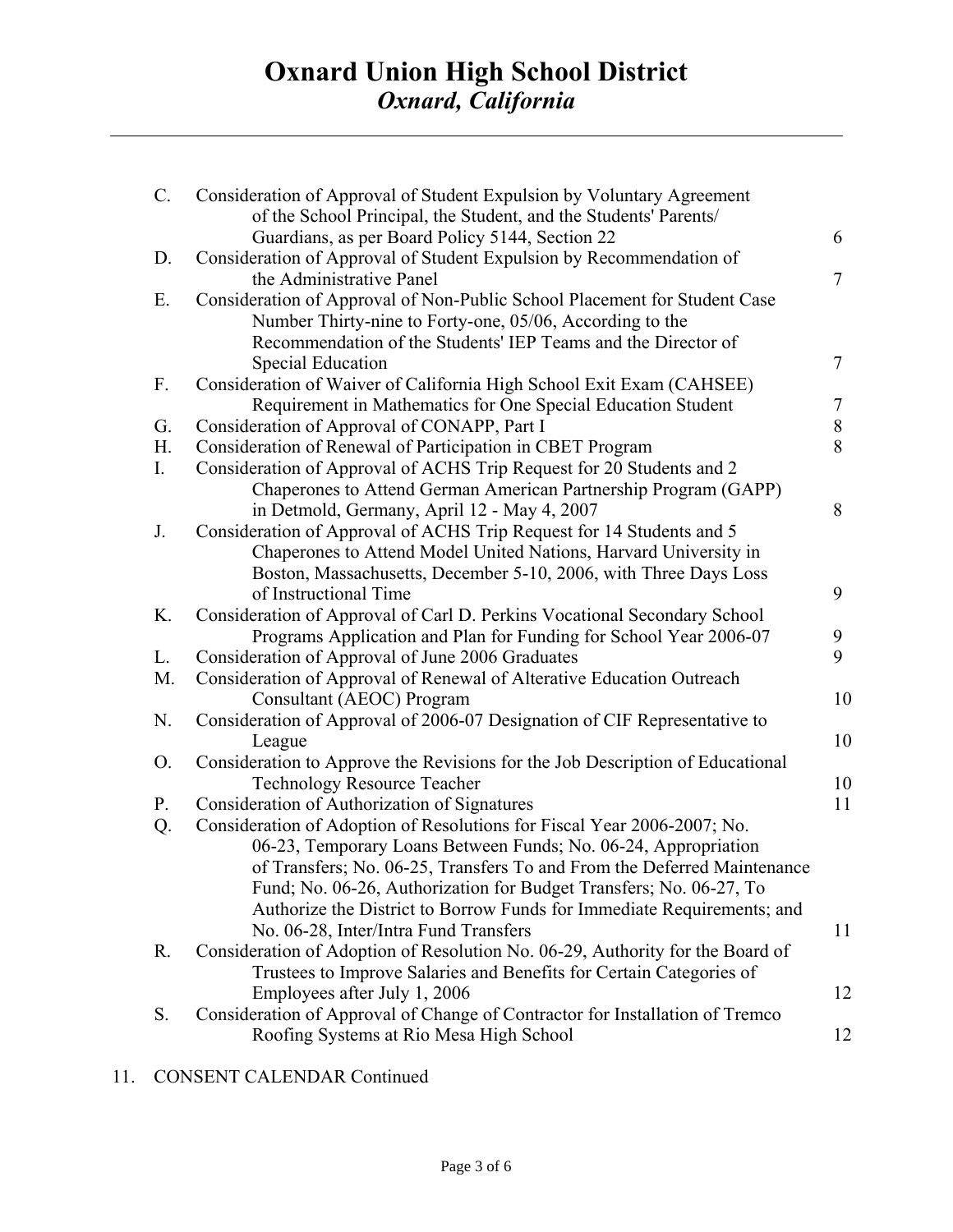## **Oxnard Union High School District**  *Oxnard, California*

| T.  | Consideration of Approval of Proposal from Johnson Flooring, Inc. to<br>Resurface the Gym Floors at Adolfo Camarillo, Channel Islands,      |    |
|-----|---------------------------------------------------------------------------------------------------------------------------------------------|----|
|     | Hueneme, Oxnard, Pacifica and Rio Mesa High Schools and to Re-                                                                              |    |
|     | Sand the Gym Floors at Oxnard High School                                                                                                   | 12 |
| U.  | Consideration of Approval to Reject all Bids for the Tree Work at Rio Mesa                                                                  |    |
|     | High School                                                                                                                                 | 13 |
| V.  | Consideration of Approval of Student Professional Nursing Education                                                                         |    |
|     | Agreement Between Oxnard Adult School and Shoreline Care Center                                                                             | 13 |
| W.  | Consideration of Approval of a Three-Year Contract with Visual Photography                                                                  |    |
|     | as the Official School Photographer for Channel Islands and Rio Mesa                                                                        |    |
|     | <b>High Schools</b>                                                                                                                         | 13 |
| X.  | Consideration of Approval of Agreement with Wal-Mart for Vocational Training<br>of Special Education Students                               | 14 |
| Y.  | Consideration of Approval of the Contract to Kiwitt's General Building for the                                                              |    |
|     | Site Work for the New Science Portables at Channel Islands, Oxnard                                                                          |    |
|     | and Pacifica High Schools                                                                                                                   | 14 |
| Z.  | Consideration of Approval of Proposal from Hughes General Engineering for                                                                   |    |
|     | Quad Remodel Project at Channel Islands High School                                                                                         | 15 |
|     | AA. Consideration of Renewal of Agreement and Memorandum of Understanding                                                                   | 15 |
|     | Between Oxnard Adult School and ARC Ventura County                                                                                          |    |
|     | BB. Consideration of Renewal of Lease Agreement with Child Development<br>Resources of Ventura County, Inc. to Operate a Head Start Program |    |
|     | on the Campus of Hueneme High School                                                                                                        | 15 |
|     | CC. Consideration of Approval to Purchase Hewlett Packard Notebook Computers,                                                               |    |
|     | Utilizing Glendale Unified School District Bid P 15-04/05, Extended                                                                         |    |
|     | through April 5, 2007                                                                                                                       | 16 |
|     | DD. Consideration of Renewal of Agreement with Miller Brown & Dannis for                                                                    |    |
|     | Professional Services                                                                                                                       | 16 |
|     | EE. Consideration of Approval of Proposal from Hughes General Engineering for                                                               |    |
|     | Quad Remodel Project at Channel Islands High School                                                                                         | 16 |
| FF. | Consideration of Approval of Proposal from Century Contractors Corporation                                                                  |    |
|     | for Quad Remodel Project at Hueneme High School                                                                                             | 17 |
|     | GG. Consideration of Renewal of Agreements with the Ventura County Office of                                                                |    |
|     | Education for Equipment and Data Communications Services, Escape                                                                            |    |
|     | Financial Systems, and Escape Payroll/Personnel System for the 2006-07                                                                      |    |
|     | School Year                                                                                                                                 | 17 |
|     | HH. Consideration of Extension of Contracts to P&R Paper Supply Company,                                                                    |    |
|     | Jordano's Foodservice, Campus Foods, and Farmer Bros. Company                                                                               | 17 |
| П.  | Consideration of Acceptance of 2006-07 Proposals for Milk and Dairy Products                                                                | 18 |
|     |                                                                                                                                             |    |

### 11. CONSENT CALENDAR Continued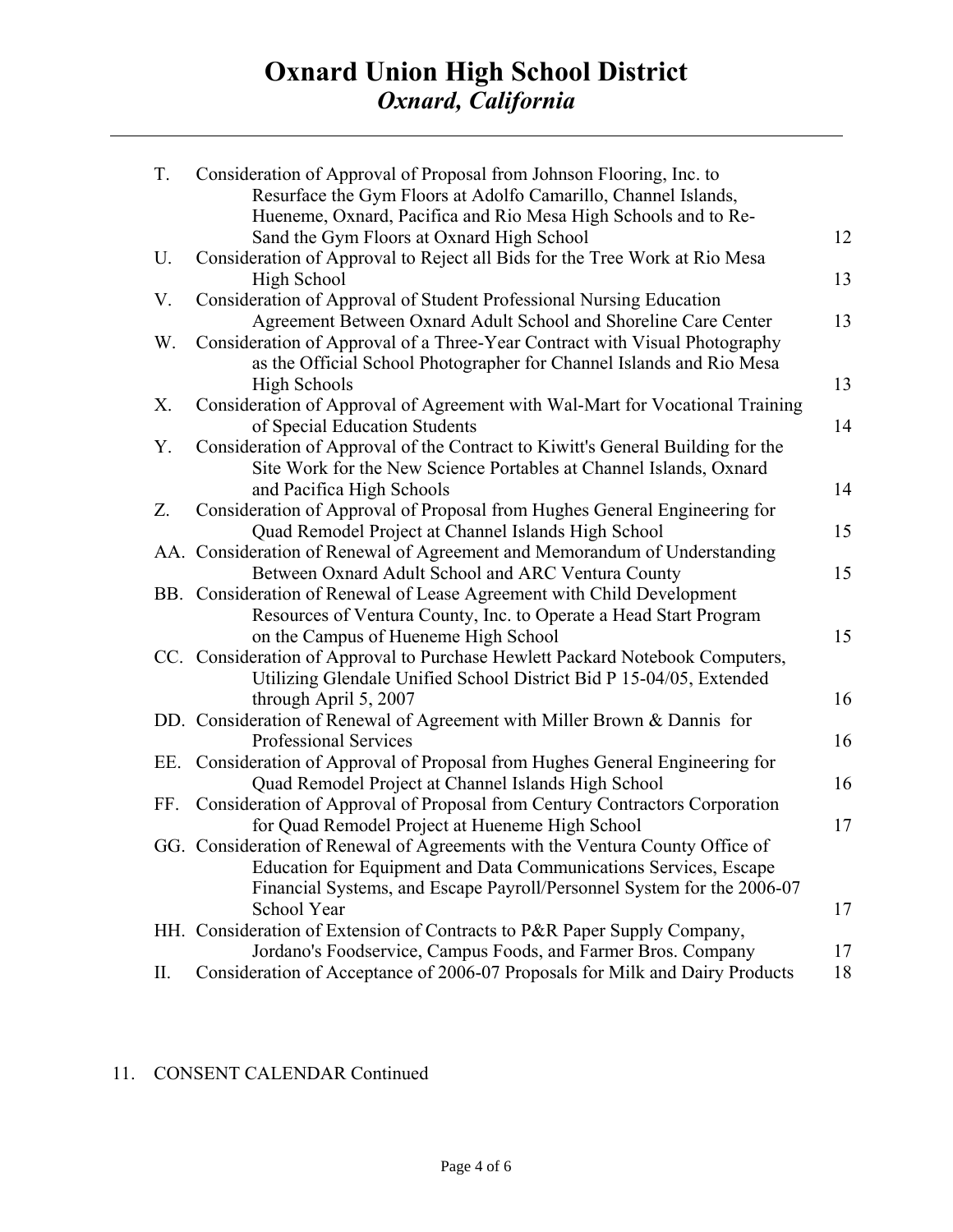| JJ.              | Consideration of Approval of CSUCI Migrant Summer College Agreement<br>between California State University, Channel Islands and the Oxnard                               |    |
|------------------|--------------------------------------------------------------------------------------------------------------------------------------------------------------------------|----|
|                  | Union High School District                                                                                                                                               | 18 |
|                  | KK. Consideration of Approval to Increase the Contract with Lundgren Management                                                                                          |    |
|                  | for Modernization                                                                                                                                                        | 18 |
|                  | LL. Consideration of Approval for OUHSD to join the Ventura County Agriculture                                                                                           |    |
|                  | and Irrigated Lands Group (VCAILG) to Meet the Requirements of                                                                                                           |    |
|                  | the Conditional Agricultural Waiver for Irrigated Lands                                                                                                                  | 19 |
|                  | MM. Consideration of Approval of the Proposal from Enterprise Construction, Inc.                                                                                         |    |
|                  | for Channel Islands High School Football Stadium Renovation                                                                                                              | 19 |
|                  | NN. Consideration of Approval of Proposal from Rusco Inc. to Replace the                                                                                                 |    |
|                  | Lockers in the Boys' Gym at Pacifica High School                                                                                                                         | 19 |
|                  | OO. Consideration of Approval of Proposal from Kiwitt's General Building to                                                                                              |    |
|                  | Construct a New Press Box at Rio Mesa High School                                                                                                                        | 20 |
|                  | PP. Consideration of Approval of the Proposal from Burns & Thomas Inc. for                                                                                               |    |
|                  | Hillside Landscape Work at Adolfo Camarillo High School                                                                                                                  | 20 |
|                  | QQ. Consideration of Approval of Request for Allowance of Attendance Because                                                                                             |    |
|                  | of Emergency Conditions                                                                                                                                                  | 20 |
|                  | RR. Donations                                                                                                                                                            | 21 |
| SS.              | Disposal of Surplus Property                                                                                                                                             | 21 |
| TT.              | Consideration of Approval of the Proposal from Kiwitt's General Building to<br>Renovate the Bookkeeper's/ASB Director's Office at Adolfo Camarillo<br><b>High School</b> | 21 |
| 12. ACTION ITEMS |                                                                                                                                                                          |    |
| A.               | Consideration of Approval of New Board Policy 5020: Student and Staff                                                                                                    |    |
|                  | Wellness, Second Reading                                                                                                                                                 | 22 |
| <b>B.</b>        | Consideration of Approval of Declaration of Need for Fully-Qualified                                                                                                     |    |
|                  | Educators, 2006-2007                                                                                                                                                     | 22 |
| C.               | Consideration of Renewal of Agreements with the City of Camarillo, Ventura                                                                                               |    |
|                  | County Sheriff's Department, and Oxnard Police Department for Youth                                                                                                      |    |
|                  | Service Officers and Agreement to Provide Detection Searches by Gold                                                                                                     |    |
|                  | <b>Coast K9 Training Center</b>                                                                                                                                          | 23 |
| D.               | Consideration of Approval to Reject L.A. Builders, Inc.'s Claim, and Authorize                                                                                           |    |
|                  | District Staff to Pursue an Amicable Resolution of the Dispute                                                                                                           | 24 |
| Ε.               | Consideration of Adoption of the Budget for the Year Ending June 30, 2007                                                                                                | 24 |
| F.               | Consideration of Approval of Resolution No. 06-22, Establishing Fund 406-                                                                                                |    |
|                  | Certificates of Participation (COPs) Sale                                                                                                                                | 24 |
| G.               | Consideration of Approval to Install an Expanded Score Board on the Football                                                                                             |    |
|                  | Field at Adolfo Camarillo High School                                                                                                                                    | 25 |

 *Continued* 

### 13. BOARD MEMBERS' REPORTS AND COMMUNICATIONS

A. Correspondence 25